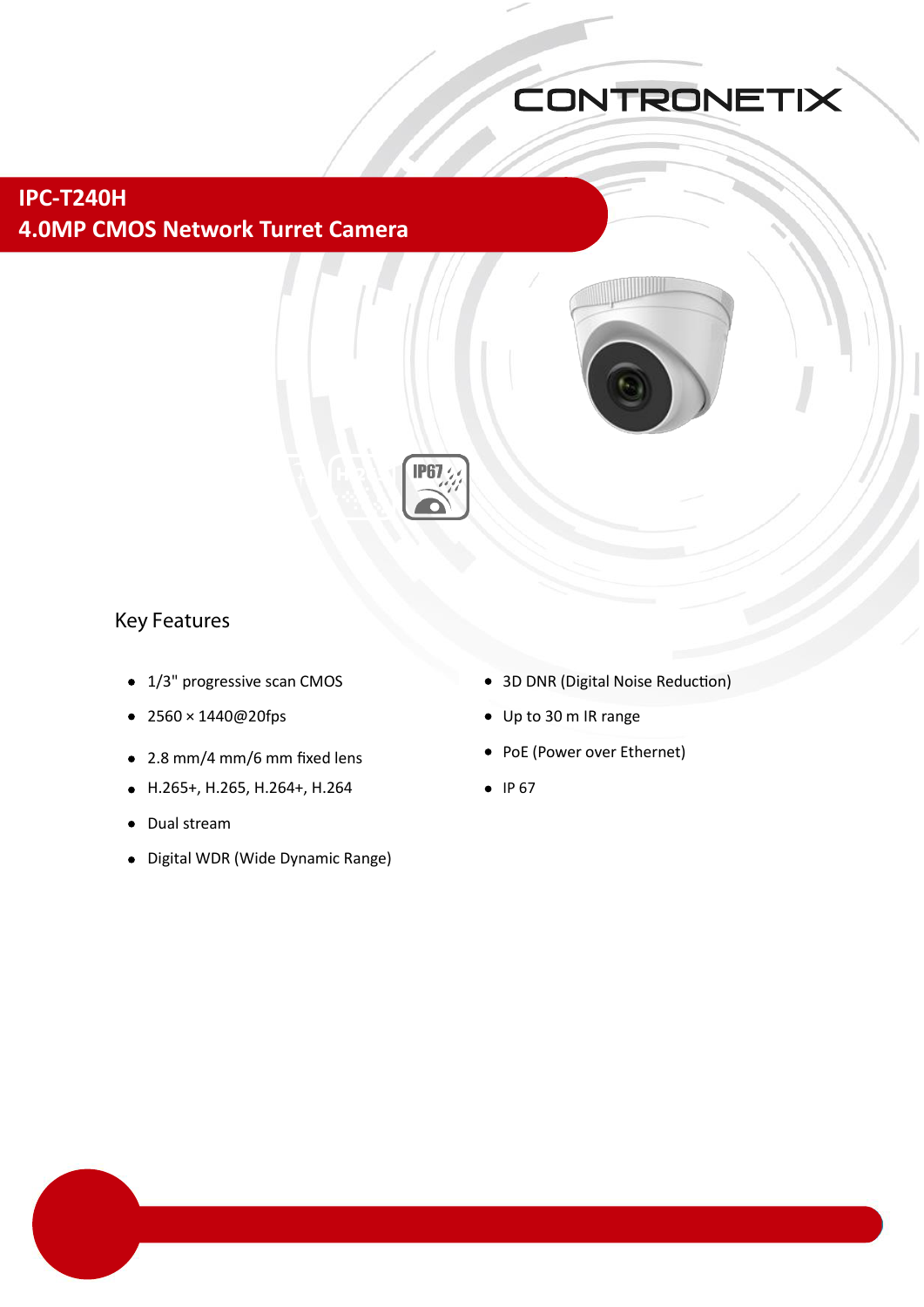### **Specification**

| Camera                         |                                                                                                                                                    |  |
|--------------------------------|----------------------------------------------------------------------------------------------------------------------------------------------------|--|
| Image Sensor                   | 1/3" progressive scan CMOS                                                                                                                         |  |
| Min. Illumination              | Color: 0.01 Lux @(F1.2, AGC ON), 0.028Lux @ (F2.0, AGC ON)                                                                                         |  |
| Shutter Speed                  | $1/3$ s to $1/100$ , 000 s, support slow shutter                                                                                                   |  |
| Slow Shutter                   | Yes                                                                                                                                                |  |
| Auto-Iris                      | No                                                                                                                                                 |  |
| Day & Night                    | IR cut filter                                                                                                                                      |  |
| Digital Noise Reduction        | 3D DNR                                                                                                                                             |  |
| <b>WDR</b>                     | Digital WDR                                                                                                                                        |  |
| Angle Adjustment               | Pan: 0° to 360°, tilt: 0° to 75°, rotation: 0° to 360°                                                                                             |  |
| Lens                           |                                                                                                                                                    |  |
| Focal Length                   | 2.8 mm, 4 mm, 6 mm                                                                                                                                 |  |
| Aperture                       | F2.0                                                                                                                                               |  |
| Focus                          | No                                                                                                                                                 |  |
| <b>FOV</b>                     | 2.8 mm, horizontal FOV 100°, vertical FOV 55°, diagonal FOV 117°                                                                                   |  |
|                                | 4 mm, horizontal FOV 77°, vertical FOV 42°, diagonal FOV 88°                                                                                       |  |
|                                | 6 mm, horizontal FOV 51°, vertical FOV 28°, diagonal FOV 58°                                                                                       |  |
| Lens Mount                     | M12                                                                                                                                                |  |
| IR.                            |                                                                                                                                                    |  |
| IR Range                       | Up to 30 m                                                                                                                                         |  |
| Wavelength                     | 850 nm                                                                                                                                             |  |
| <b>Compression Standard</b>    |                                                                                                                                                    |  |
| Video Compression              | Main stream: H.265/H.264<br>Sub stream: H.265/H.264/MJPEG                                                                                          |  |
| H.264 Type                     | Baseline Profile/Main Profile/High Profile                                                                                                         |  |
| $H.264+$                       | Main stream supports                                                                                                                               |  |
| H.265 Type                     | Main Profile                                                                                                                                       |  |
| $H.265+$                       | Main stream supports                                                                                                                               |  |
| Video Bit Rate                 | 32 Kbps to 8 Mbps                                                                                                                                  |  |
| <b>Smart Feature-set</b>       |                                                                                                                                                    |  |
| Region of Interest             | 1 fixed region for main stream and sub-stream                                                                                                      |  |
| Image                          |                                                                                                                                                    |  |
| Max. Resolution                | $2560 \times 1440$                                                                                                                                 |  |
| Main Stream<br>Max. Frame Rate | 50Hz: 20fps (2560 × 1440), 25fps (2304 × 1296, 1920 × 1080, 1280 × 720)<br>60Hz: 20fps (2560 × 1440), 30fps (2304 × 1296, 1920 × 1080, 1280 × 720) |  |
| Sub-stream                     | 50Hz: 25fps (640 × 480, 640 × 360, 320 × 240)                                                                                                      |  |
| Max. Frame Rate                | 60Hz: 30fps (640 × 480, 640 × 360, 320 × 240)                                                                                                      |  |
| Image Enhancement              | BLC, 3D DNR                                                                                                                                        |  |
| <b>Image Settings</b>          | Saturation, brightness, contrast, sharpness, AGC, white balance adjustable by client software or<br>web browser                                    |  |
| Day/Night Switch               | Auto, scheduled                                                                                                                                    |  |
| <b>Network</b>                 |                                                                                                                                                    |  |
| Network Storage                | NAS (NFS, SMB/CIFS)                                                                                                                                |  |
| Alarm Trigger                  | Motion detection, video tampering alarm, illegal login                                                                                             |  |
| Protocols                      | TCP/IP, ICMP, HTTP, HTTPS, FTP, DHCP, DNS, DDNS, RTP, RTSP, RTCP, PPPOE, NTP, UPnP, SMTP,<br>SNMP, IGMP, 802.1X, QoS, IPv6, UDP, Bonjour           |  |
| <b>General Function</b>        | Anti-flicker, heartbeat, mirror, password protection, privacy mask, watermark, IP address filter                                                   |  |
|                                |                                                                                                                                                    |  |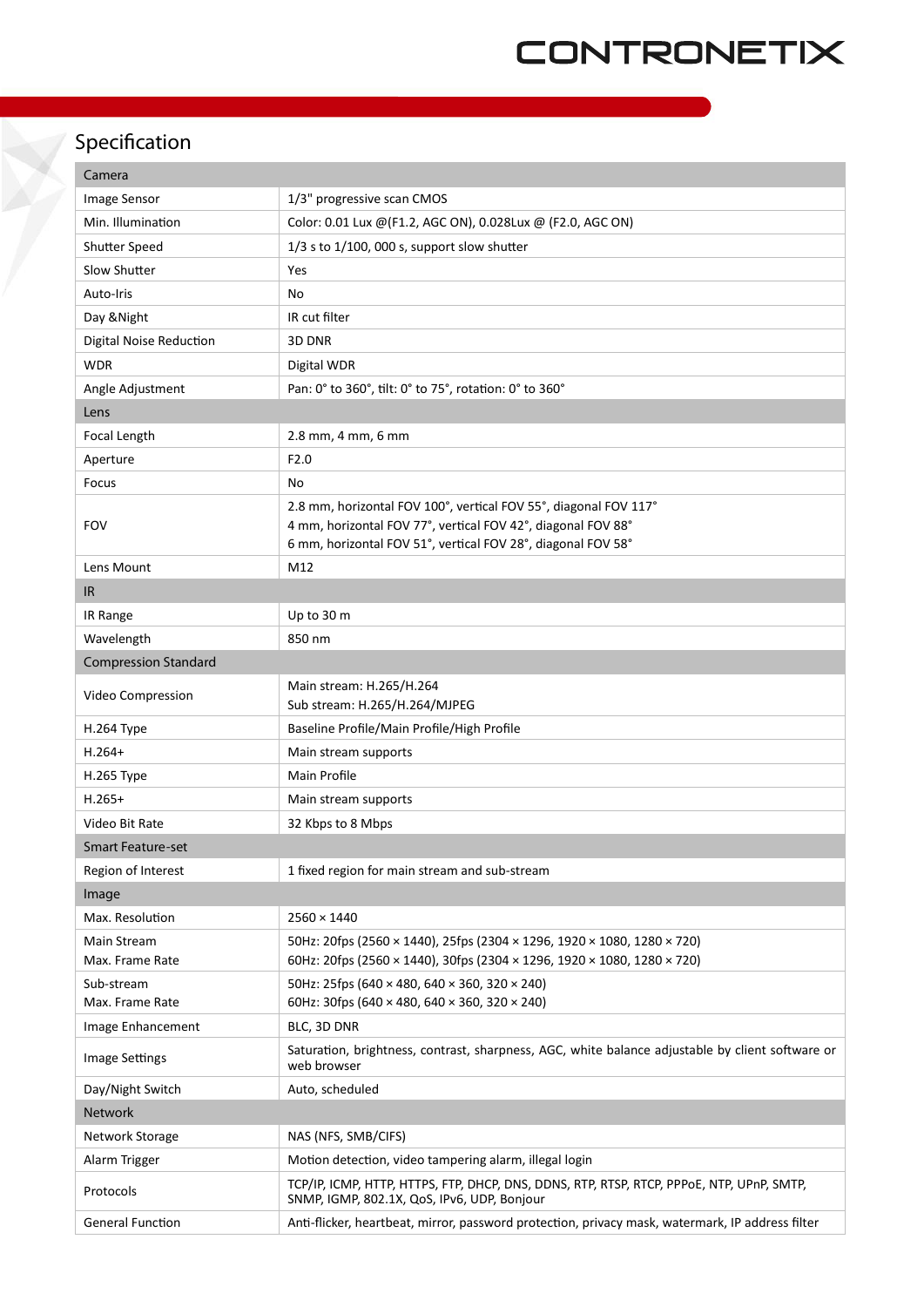## CONTRONETIX

| <b>Firmware Version</b>        | 5.5.3                                                                                                                              |  |
|--------------------------------|------------------------------------------------------------------------------------------------------------------------------------|--|
| API                            | ONVIF (PROFILE S, PROFILE G), ISAPI                                                                                                |  |
| Simultaneous Live View         | Up to 6 channels                                                                                                                   |  |
| User/Host                      | Up to 32 users<br>3 levels: Administrator, Operator and User                                                                       |  |
| Client                         | iVMS-4200, Hik-Connect, iVMS-5200                                                                                                  |  |
| Web Browser                    | IE8+, Chrome 31.0-44, Firefox 30.0-51, Safari 8.0+                                                                                 |  |
| Interface                      |                                                                                                                                    |  |
| <b>Communication Interface</b> | 1 RJ45 10M/100M self-adaptive Ethernet port                                                                                        |  |
| General                        |                                                                                                                                    |  |
| <b>Operating Conditions</b>    | -30 °C to 50 °C (-22 °F to 122 °F), humidity: 95% or less (non-condensing)                                                         |  |
| Power Supply                   | 12 VDC $\pm$ 25%, 5.5 mm coaxial power plug<br>PoE (802.3af, class 3)                                                              |  |
| Power Consumption and Current  | 12 VDC, 0.4 A, Max: 5 W<br>PoE: (802.3af, 36 V to 57 V), 0.2 A to 0.13 A, Max: 7 W                                                 |  |
| Ingress Protection             | <b>IP67</b><br>TVS 2000V lightning protection, surge protection and voltage transient protection                                   |  |
| Material                       | Metal & Plastic                                                                                                                    |  |
| <b>Dimensions</b>              | Camera: $\varnothing$ 110 mm × 93.2 mm ( $\varnothing$ 4.3" × 3.7")<br>With package: 150 mm × 150 mm × 141 mm (5.9" × 5.9" × 5.6") |  |
| Weight                         | Camera: approx. 350 g (0.77 lb.)<br>With package: approx. $610$ g (1.3 lb.)                                                        |  |

### **Available Models**

Y

IPC-T240H (2.8 mm), IPC-T240H (4 mm), IPC-T240H (6 mm)